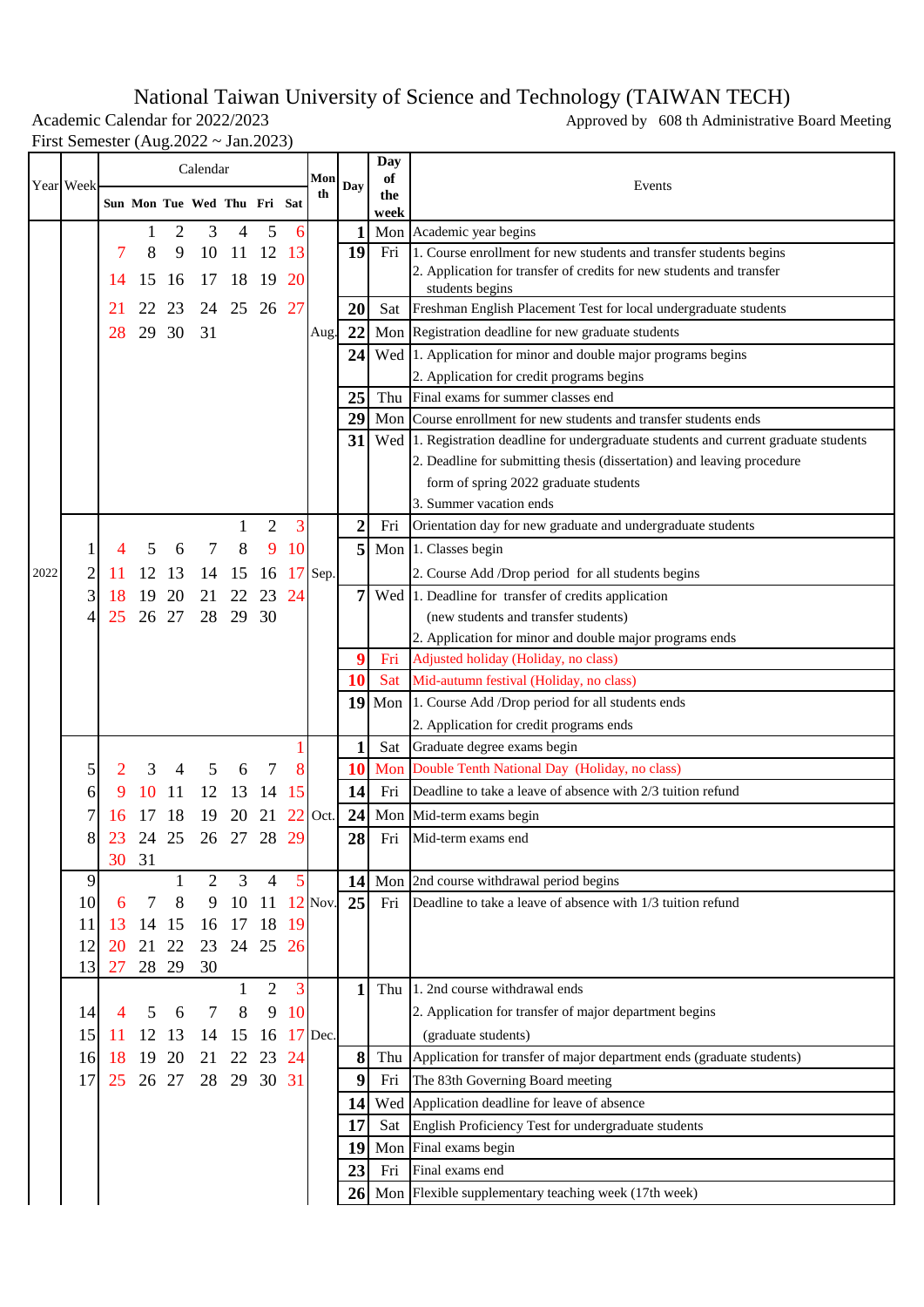|      | 18 |    |       |      | $1 \t2 \t3 \t4 \t5$    | 6 |    |                 | Sun New Year holiday (no class)                                          |
|------|----|----|-------|------|------------------------|---|----|-----------------|--------------------------------------------------------------------------|
|      |    |    |       | 9 10 | 11 12 13               |   | 14 |                 | 2 Mon Make-up holiday for New Year holiday (Holiday, no class)           |
|      |    |    |       |      | 16 17 18 19 20 21 Jan. |   |    |                 | 3 Tue Flexible supplementary teaching week (18th week)                   |
| 2023 |    |    |       |      | 23 24 25 26 27 28      |   |    |                 | <b>Mon</b> Winter vacation begins                                        |
|      |    | 29 | 30 31 |      |                        |   |    | 11              | Wed Deadline for instructors to submit grades                            |
|      |    |    |       |      |                        |   |    | 14 <sup>l</sup> | Sat   Adjusted work/class day (Working hours will be made up on Jan. 20) |
|      |    |    |       |      |                        |   |    | 19              | Thu New Year holiday starts (no class)                                   |
|      |    |    |       |      |                        |   |    | 27 <sub>l</sub> | Fri Chinese New Year's Holidays ends                                     |
|      |    |    |       |      |                        |   |    | 31              | Tue 1. Graduate degree exams ends                                        |
|      |    |    |       |      |                        |   |    |                 | 2. First semester ends                                                   |

Note: If there is an adjusted holiday, it will be announced by Personnel office.

## Second Semester (Feb.2023 ~ July.2023)

|      |                |    |              |                | Calendar                    |                |    |               | Mon<br>th        |     | Day of      |                                                                                  |
|------|----------------|----|--------------|----------------|-----------------------------|----------------|----|---------------|------------------|-----|-------------|----------------------------------------------------------------------------------|
|      | Year Week      |    |              |                | Sun Mon Tue Wed Thu Fri Sat |                |    |               |                  | Day | the<br>week | Events                                                                           |
|      |                |    |              |                |                             | 2              | 3  | 4             |                  | 1   |             | Wed 2nd semester begins                                                          |
|      |                | 5  | 6            | 7              | 8                           | 9              | 10 | <sup>11</sup> |                  | 9   |             | Thu 1. First day for application of transferring credits (new graduate students) |
|      |                |    |              | 14             | 15                          | 16             | 17 | 18            |                  |     |             | 2. Application for minor and double major programs begins                        |
|      |                |    |              | 21             | 22                          | 23             | 24 | 25            |                  |     |             | 3. Application for credit programs begins                                        |
|      |                | 26 | 27           | 28             |                             |                |    |               | Feb.             | 10  | Fri         | Winter vacation ends                                                             |
|      |                |    |              |                |                             |                |    |               |                  | 15  |             | Wed 1. Registration deadline                                                     |
|      |                |    |              |                |                             |                |    |               |                  |     |             | 2. Deadline for submitting thesis (dissertation) and leaving procedure           |
|      |                |    |              |                |                             |                |    |               |                  |     |             | form of Fall 2022 graduate students                                              |
|      |                |    |              |                |                             |                |    |               |                  | 18  |             | Sat Adjusted work/class day (Working hours will be made up on Feb. 27)           |
|      |                |    |              |                |                             |                |    |               |                  | 20  |             | Mon 1. Classes begin                                                             |
| 2023 |                |    |              |                |                             |                |    |               |                  |     |             | 2. CourAdd/Drop period begins                                                    |
|      |                |    |              |                |                             |                |    |               |                  | 22  |             | Wed 1. Application deadline for transfer of credits                              |
|      |                |    |              |                |                             |                |    |               |                  |     |             | (graduate new students and transfer students)                                    |
|      |                |    |              |                |                             |                |    |               |                  |     |             | 2. Application for minor and double major programs ends                          |
|      |                |    |              |                |                             |                |    |               |                  | 27  |             | Mon Adjusted holiday (Holiday, no class)                                         |
|      |                |    |              |                |                             |                |    |               |                  | 28  |             | Tue Peace Memorial Day (Holiday, no class)                                       |
|      | $\overline{c}$ |    |              |                |                             | $\overline{2}$ | 3  | 4             |                  | 7   |             | Tue 1. Course Add /Drop period for all students ends                             |
|      | 3              | 5  | 6            | 7              | 8                           | 9              | 10 | -11           |                  |     |             | 2. Application for credit programs ends                                          |
|      | 4              | 12 | 13           | 14             | 15                          | 16             | 17 | 18            |                  | 15  |             | Wed Application for department transfer begins (undergraduate students)          |
|      | 5              | 19 | 20           | 21             | 22                          | 23             | 24 |               | $25$ Mar.        | 22  |             | Wed Appliction for department transfer ends (undergraduate students)             |
|      | 6              | 26 | 27           | 28             | 29                          | 30             | 31 |               |                  | 25  | Sat         | NTUST Anniversary Celebration (no class)                                         |
|      |                |    |              |                |                             |                |    |               |                  | 31  | Fri         | Deadline to take a leave of absence with 2/3 tuition refund                      |
|      |                |    |              |                |                             |                |    |               |                  |     | Sat         | Graduate degree exams begin                                                      |
|      | 7              |    |              |                |                             | 6              | 7  |               |                  | 3   | Mon         | Adjusted holiday for NTUST Anniversary Celebration (no class)                    |
|      | 8              |    | 10           | 11             | 12                          | 13             | 14 | 15            | Apr.             | 4   | Tue         | Children's Day (no class)                                                        |
|      | 9              |    |              | 18             | 19                          | 20             | 21 | 22            |                  |     |             | Wed Tomb-Sweeping Day (Holiday, no class)                                        |
|      | 10             | 23 | 24           | 25             | 26                          | 27             | 28 | 29            |                  | 10  |             | Mon Mid-term exams begin                                                         |
|      |                | 30 |              |                |                             |                |    |               |                  | 14  | Fri         | Mid-term exams ends                                                              |
|      |                |    |              |                |                             |                |    |               |                  | 17  |             | Mon Application for transfer of major department begins (graduate students)      |
|      |                |    |              |                |                             |                |    |               |                  | 25  |             | Tue Application for transfer of major department ends (graduate students)        |
|      | 11             |    | $\mathbf{1}$ | $\overline{2}$ | $\overline{3}$              | $\overline{4}$ | 5  | 6             |                  | 1   |             | Mon 2nd course withdrawal begins                                                 |
|      | 12             | 7  | $8\,$        | 9              |                             |                |    |               | 10 11 12 13 May. | 12  | Fri         | Deadline to take a leave of absence with 1/3 tuition refund                      |